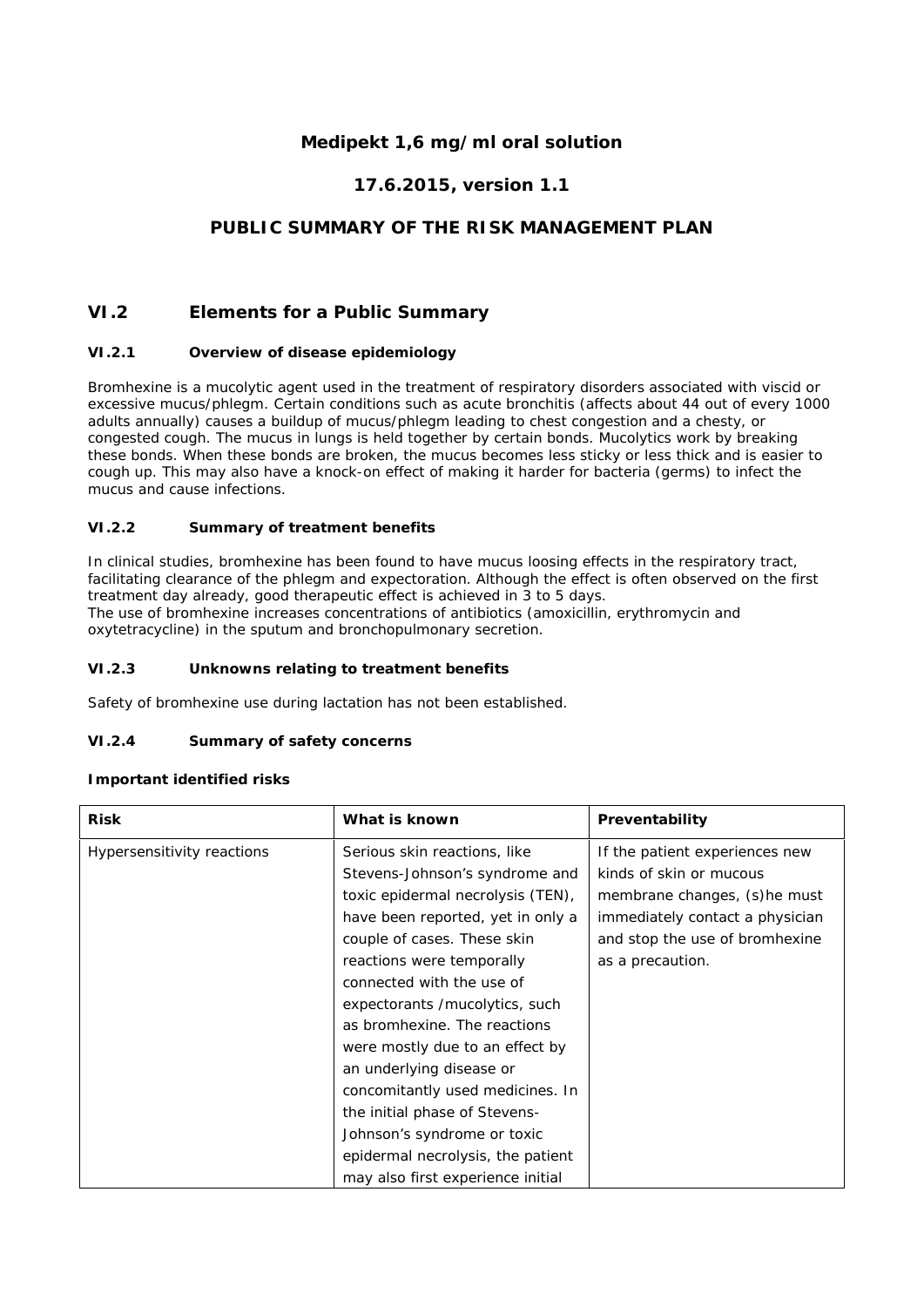| <b>Risk</b> | What is known                     | Preventability |
|-------------|-----------------------------------|----------------|
|             | non-specific influenza-like       |                |
|             | symptoms, such as fever, pain all |                |
|             | over the body, nasal stuffiness,  |                |
|             | cough, and sore throat. As non-   |                |
|             | specific influenza-like initial   |                |
|             | symptoms may be misleading,       |                |
|             | symptomatic treatment may be      |                |
|             | started with                      |                |
|             | expectorants/mucolytics and flu   |                |
|             | medications.                      |                |

| <b>Risk</b>                        | What is known                                                                                                                                                                                          | Preventability                                                                                                                                    |
|------------------------------------|--------------------------------------------------------------------------------------------------------------------------------------------------------------------------------------------------------|---------------------------------------------------------------------------------------------------------------------------------------------------|
| Use in patients with ulcer disease | Bromhexine should be used<br>cautiously if the patient has been<br>diagnosed with gastric or<br>duodenal ulcer because<br>bromhexine may affect the<br>protective mucosa in<br>gastrointestinal tract. | If the patient has been diagnosed<br>with gastric or duodenal ulcer,<br>physician should be consulted<br>before using bromhexine<br>preparations. |

## **Important potential risks**

| <b>Risk</b>   | What is known (Including reason why it is considered a<br>potential risk)                                                                                                                                                                                                         |
|---------------|-----------------------------------------------------------------------------------------------------------------------------------------------------------------------------------------------------------------------------------------------------------------------------------|
| Long-term use | When using bromhexine preparations it should be taken into account<br>that continuous use of bromhexine may maintain abundant<br>production and clearance of bronchial phlegm. Long-term use of the<br>preparations is therefore recommended on physician's prescription<br>only. |

## **Missing information**

| <b>Risk</b>          | What is known                                                                                                                                                                                                                                                                                                                    |
|----------------------|----------------------------------------------------------------------------------------------------------------------------------------------------------------------------------------------------------------------------------------------------------------------------------------------------------------------------------|
| Use during lactation | It is not known whether bromhexine or its metabolites are excreted<br>in human milk. Pharmacodynamic and toxicological data on test<br>animals show secretion of bromhexine and its metabolites in animal<br>milk. A risk to the infants cannot be excluded. Bromhexine<br>preparations should not be used during breastfeeding. |

## *VI.2.5 Summary of risk minimisation measures by safety concern*

All medicines have a Summary of Product Characteristics (SmPC) which provides physicians, pharmacists and other health care professionals with details on how to use the medicine, the risks and recommendations for minimising them. An abbreviated version of this in lay language is provided in the